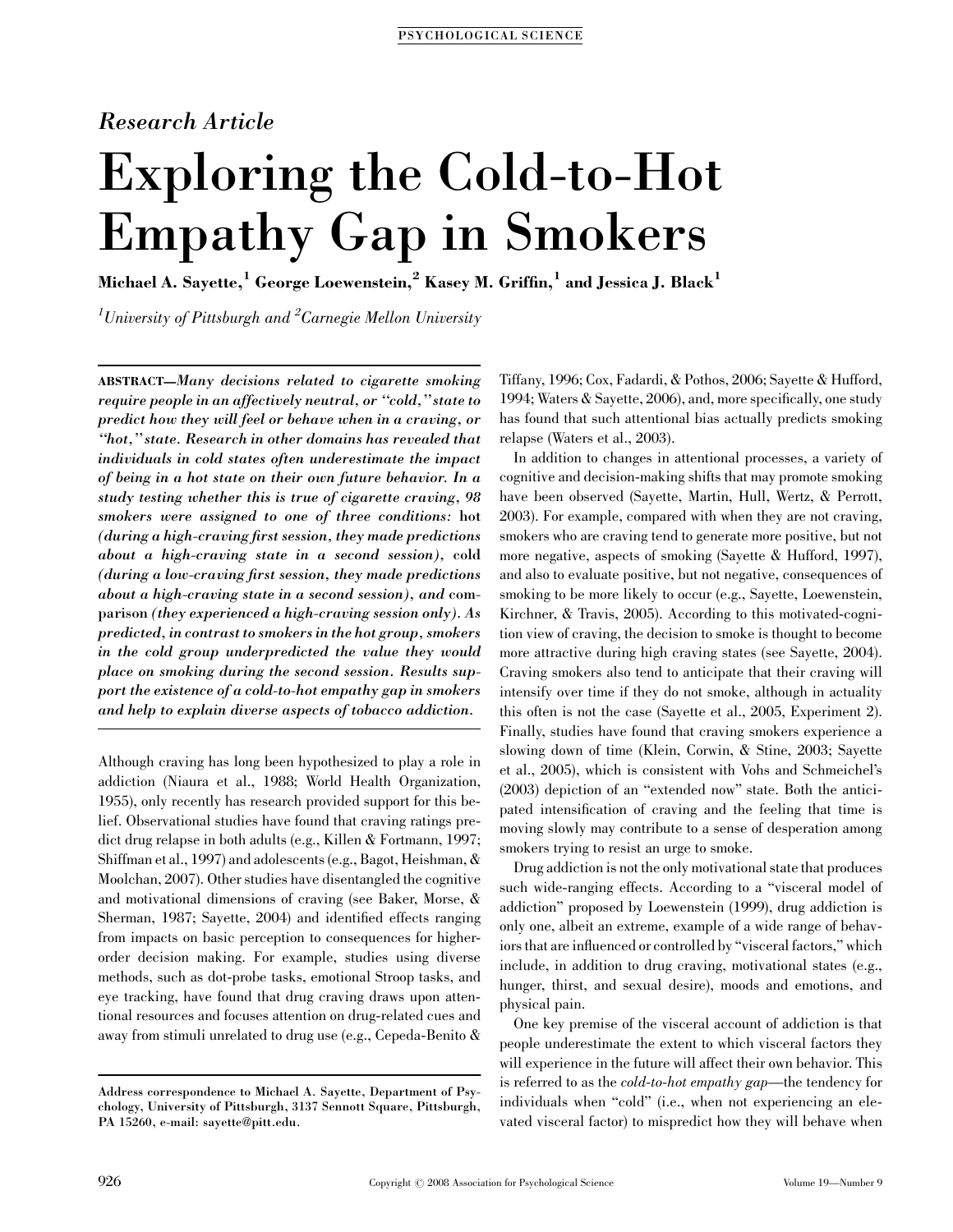''hot'' (i.e., when experiencing an elevated visceral factor; Loewenstein, 1996), in part because they cannot recall the intensity of their own past cravings.

In a series of studies dealing with a range of positive and negative visceral states, Loewenstein and other researchers have documented the occurrence of cold-to-hot empathy gaps for visceral states as diverse as sexual arousal, hunger, pain, and embarrassment (see Loewenstein, 2004). Moreover, a preliminary study involving 13 heroin users provided support for the cold-to-hot empathy gap with respect to drug craving (Badger, Bickel, Giordano, Jacobs, & Loewenstein, 2007). The study found that addicts placed greater monetary value on receiving an extra dose of opiate 5 days later if they made the decision right before receiving their current opiate treatment (when they were likely to be in a high-craving state) than if they made the same decision minutes later, after they had received their current treatment and were in a low-craving state.

Other research has examined the consequences of cold-to-hot empathy gaps for a wide range of behaviors and attitudes. In one set of studies, participants evaluated a person who succumbed to a visceral drive more negatively when they were not themselves experiencing the same drive (Nordgren, van der Pligt, & van Harreveld, 2007) than when they were experiencing that drive. For example, people evaluated an individual who stuffed himself with hamburgers much more unfavorably when they themselves were not hungry than when they were hungry. In another set of studies, people were less merciful in evaluating their own past viscerally motivated behavior when they were not currently experiencing the same visceral state (Nordgren, van der Pligt, & van Harreveld, 2006). And in the study most closely related to the current study (Nordgren, van der Pligt, & van Harreveld, in press), smokers who were induced to experience cigarette craving were less optimistic about their own ability to quit than were satiated smokers and, as a result, expressed lower intentions to quit smoking in the future.

In the study reported here, we examined the cold-to-hot empathy gap in a group of active smokers, and specifically examined whether the monetary value that smokers place on future smoking depends on their current state of craving. If smokers who are not craving have trouble imagining what it is like to crave, as predicted by the cold-to-hot empathy gap, then they should place a lower value on future smoking than those who are actively craving.

Participants in the two key conditions attended two sessions. In the initial session, they were either craving or not craving, and were asked to predict how much money they would need to postpone smoking during a future session, when they would be craving. During the second session, they were given a chance to revise their valuations. The rewards received for actually postponing smoking were both real (i.e., additional money) and immediate. This type of measure has several advantages over more traditional choice measures that have involved hypothetical outcomes (e.g., Perkins, Grobe, & Fonte, 1997). A behav-

ioral choice measure with real consequences also addresses concerns about the sensitivity of self-report ratings of motivation. Ratings of the urge to smoke are often subject to ceiling effects because it is common for nicotine-deprived smokers to provide maximal or near-maximal ratings (see Sayette et al., 2000). Were high urge ratings to be recorded during the initial session, it would be virtually impossible for them to underpredict urges during the second session. (For a detailed discussion of the advantages of a nonhypothetical behavioral choice measure over self-report ratings of visceral states, see Read & Loewenstein, 1999).

In sum, we hypothesized that smokers would exhibit a cold-tohot empathy gap. Specifically, we hypothesized that participants in a noncraving state (in Session 1) would assign lower values to being able to smoke at a future point when they would be craving (in Session 2) than they would assign at that future time (i.e., they would underpredict their future craving); in contrast, we hypothesized that this underprediction would not be observed among participants who made the initial prediction while in a craving state.

#### METHOD

# Participants

Male and female smokers  $(N = 98)$  were recruited through newspaper advertisements and local fliers inviting inquiries from smokers willing to refrain from smoking for up to 2 days. Participants were required to be between the ages of 18 and 40, to have smoked at least 10 cigarettes per day for the past 12 months, and to not be currently interested in quitting. Participants were randomly assigned to three conditions. The two key conditions (hot and cold) were designed to differ in the smokers' affective state during Session 1. In addition, we included a comparison condition in which participants did not make predictions (i.e., they attended the second session only). The three experimental groups did not differ in age  $(M = 27.1$  years,  $SD =$ 6.4), ethnicity (61% Caucasian, 36% African American, 3% other), gender (47% female, 53% male), marital status (70% single, 23% living with a partner, 7% married), number of cigarettes per day  $(M = 17.2, SD = 6.9)$ , or nicotine dependence, as assessed using the Fagerström Test for Nicotine Dependence  $(M = 4.9, SD = 1.9;$  Heatherton, Kozlowski, Frecker, & Fagerström, 1991).

#### Measures

Participants completed a questionnaire battery that included a demographic form and a standard form for assessing smoking history, smoking patterns, and current interest in quitting (see Sayette, Martin, Wertz, Shiffman, & Perrott, 2001). In addition, they completed measures of their willingness to accept craving (WTAC) and urge to smoke.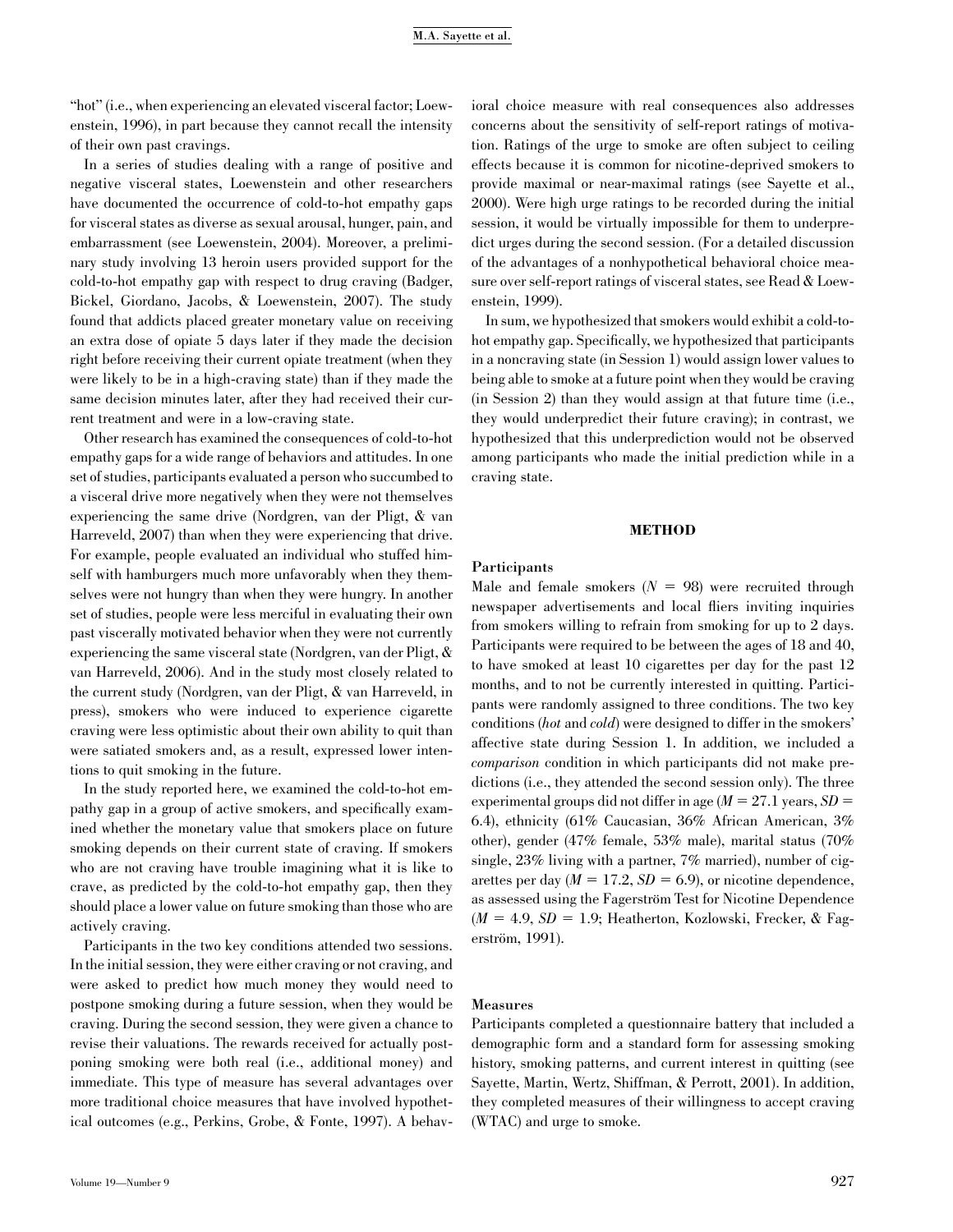# WTAC

Our WTAC measure was based on a monetary choice task used in our prior smoking research (Sayette et al., 2001) and the willingness-to-accept-pain task described by Read and Loewenstein (1999). Participants chose between immediate access to a cigarette and delayed access with financial compensation. They indicated the minimum amount of money they would accept in order to postpone smoking for 5 min. They were told that if this value were less than a previously set but undisclosed amount, they would receive the amount they requested in return for delaying smoking. This monetary reward was included to enhance participants' belief that their responses would have real consequences and to encourage participants to report the smallest acceptable amount of money they required to delay smoking. The critical variable was the minimum amount of money they required to postpone smoking for 5 min.

# Urge to Smoke

Self-reported urge to smoke was assessed using a rating scale ranging from 0 (absolutely no urge to smoke at all) to 100 (strongest urge to smoke I've ever experienced). This single-item scale has proven sensitive to a wide range of craving experiences (see Juliano & Brandon, 1998; Sayette et al., 2001). Participants rated their current urge to smoke in both sessions; in addition, in Session 1, they rated their anticipated urge in Session 2.

# Experimental Design

As noted, the two key conditions in this study (hot and cold) differed in the smokers' affective state during Session 1. The comparison group did not participate in that session and only provided urge-to-smoke ratings and WTAC evaluations in Session 2, in a high-craving state. We included this additional group in case the WTAC evaluations participants in the hot and cold conditions provided in Session 1 exhibited anchoring effects (see Loewenstein & Adler, 1995). Such anchoring would attenuate the predicted underestimation in the within-subjects comparisons between sessions. If such anchoring occurred, it would result in the comparison groups' values being higher than the Session 2 values for the hot and cold groups. As outlined by Loewenstein and Adler, if anchoring is not found, then key analyses can contrast only the hot and cold conditions and focus on differences between predicted values in Session 1 and actual values in Session 2.

To satisfy power requirements, we assigned participants disproportionately to the hot and cold conditions (they were one third less likely to be assigned to the comparison condition). Participants in the hot group abstained from smoking for at least 12 hr prior to the first session and were exposed to smoking cues during the first session while they made predictions about the value of smoking during a subsequent session. Participants in the cold group smoked as they normally would before the first session and were exposed to a control cue unrelated to smoking

while they made their predictions during the first session. We have used this approach previously to create high- and lowcraving conditions characterized by vastly different urge ratings (Sayette & Hufford, 1994; Sayette et al., 2005). (Note that this study did not aim to disentangle the separate effects of nicotine deprivation and cigarette-cue exposure. Instead, we sought to evaluate the impact of a robust craving state or a neutral state on the ability to predict a future craving state.) Comparison smokers, who did not participate in the first session, abstained from smoking for 12 hr before being exposed to smoking cues in the second session.

#### Procedure

After attending a screening session (modeled after that in Sayette et al., 2001) and providing a baseline carbon monoxide (CO) sample, eligible participants were randomly assigned to one of the three conditions. At that time, they were told to bring a pack of their preferred brand of cigarettes to the upcoming session. They were informed that they would be paid \$100 for participating in up to two sessions 7 days apart. They were also told that they might be required to abstain from smoking for 12 hr prior to these sessions and that breath samples would be obtained to ensure that they had conformed to the instructions.

Participants arrived for the experimental sessions between 3:00 p.m. and 5:00 p.m. After obtaining informed consent (only during the first session), we checked compliance with the deprivation instructions by asking subjects to report the last time they smoked a cigarette and measuring their CO levels. To reduce the chance of partial deprivation, we required that nondeprived smokers (i.e., smokers in the cold group, at Session 1) have a CO level above 10 ppm to participate; CO levels for nicotine-deprived smokers had to be either (a) lower than 20 ppm and at least 50% lower than the smokers' baseline CO levels (i.e., in a nondeprived state) or (b) below 10 ppm. Participants presented their cigarettes to the experimenter, who returned them after the session. They then completed a pre-cueexposure urge rating.

## Session 1

Session 1 began with practice in the WTAC task, so that we could be sure participants understood it. The task was explained, and a practice trial was administered. This practice was similar to the real trial except that participants were asked to imagine that they would have to endure pain (i.e., holding their hand in cold water), rather than smoking craving. We chose this example because we wanted participants to imagine feeling uncomfortable from a stimulus unrelated to the urge to smoke. Only after participants completed the practice trial and correctly answered three follow-up questions about the WTAC task did the study continue. (Six participants were unable to understand the pain example and were therefore not administered the WTAC task.)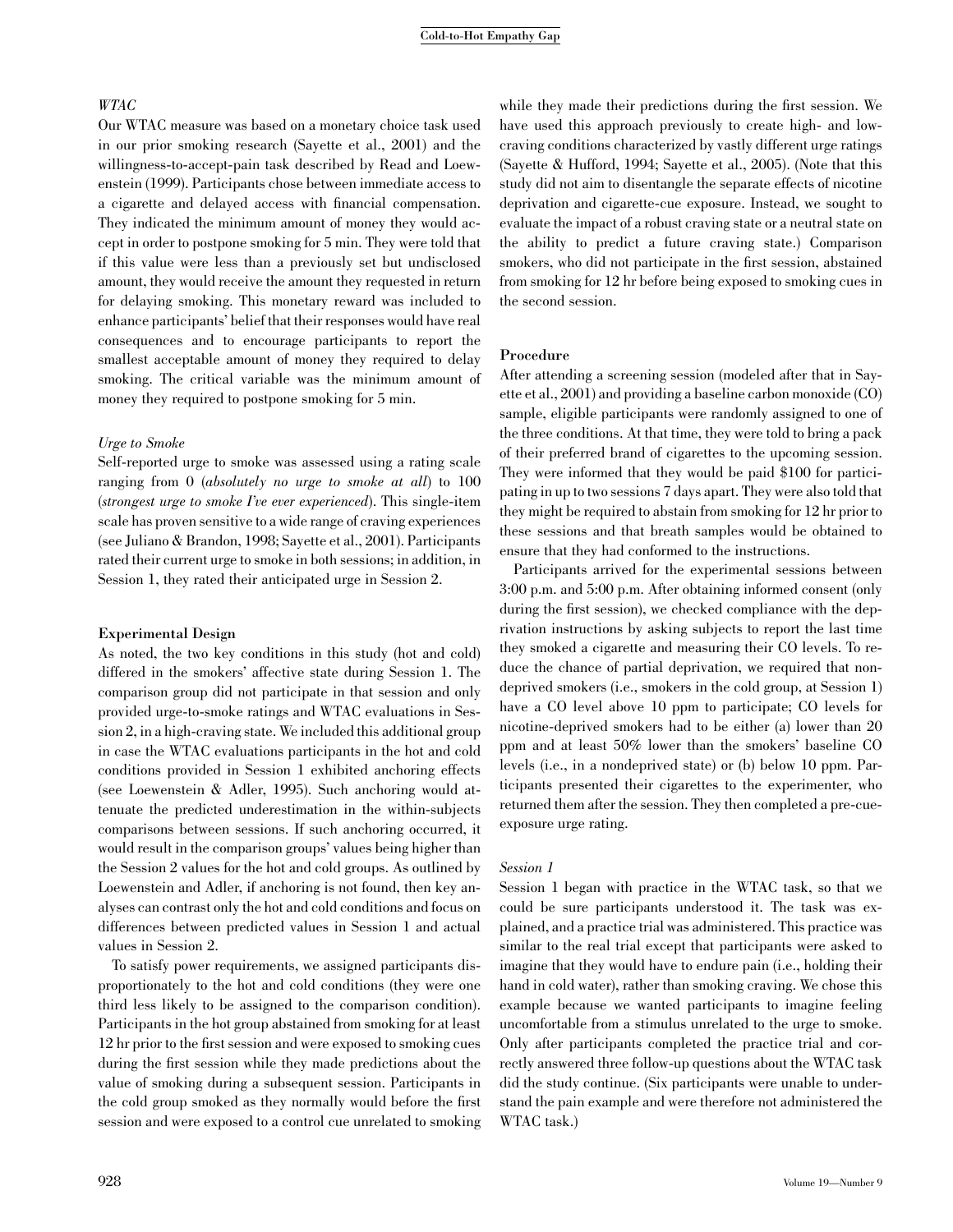#### M.A. Sayette et al.

The next step was the cue exposure. Participants in the cold condition, who had smoked normally on the day of the session, were exposed to the control cue. A tray containing a plastic cover was placed on the desk in front of these participants, and they were told not to touch the tray. After 20 s, they were instructed, via intercom, to pick up the cover on the tray. Participants found a roll of tape under the cover. They were asked to hold the tape in their dominant hand and to look at it. After 30 s, they rated their urge to smoke and then placed the tape back on the tray.

Participants in the hot condition, who were nicotine deprived for 12 hr, were exposed to the smoking cue. As in the cold condition, a tray with a plastic cover was placed on the desk in front of them, and they were told not to touch the tray. After 20 s, they were instructed to pick up the cover, thereby revealing the pack of cigarettes they had brought, a lighter, and an ashtray. They were told to remove a cigarette from the box and to light it without putting it in their mouth by holding it in the flame for several seconds until the tobacco began to burn. Next, they were told to put down the lighter, hold the cigarette in a comfortable manner, and look at it. Thirty seconds after lighting the cigarette, they rated their urge to smoke.

Next, participants in both conditions held the cue (cigarette or tape) while completing the WTAC task, which was administered in interview form over the intercom. They were asked to indicate the minimum amount of money they would need to delay smoking in Session 2, when they would be craving. Participants were told that they would receive the amount they requested for smoking delay if their value was less than a previously set amount that would be announced to them at Session 2, and that they would be expected to delay smoking if their answers in Session 1 indicated they would be willing to delay smoking for less than that amount. They were reminded that they would be required to abstain from smoking for 12 hr before Session 2 and that breath samples would be taken to verify that they had done so. The experimenter explained that during Session 2, they would be asked to light one of their own cigarettes by holding the tip of the cigarette in the flame without placing the cigarette in their mouth. They then were asked whether or not they thought they would want to smoke during Session 2. Participants who indicated that they would want to smoke were asked whether they expected that they would be willing to postpone smoking for 5 min for an additional \$25. All but 2 participants said they would, and these 2 were assigned this maximum value of \$25. The experimenter then asked participants if they expected that they would be willing to postpone smoking for 5 min for an additional  $25\ell$ , and nearly all participants indicated that they thought they would prefer to smoke immediately rather than accept this low amount. (Those few who said they would accept this amount were scored as having a cutoff point of  $25¢$ .) A value midway between the unacceptable sum  $(25¢)$  and the acceptable sum (\$25 to start) then was offered, and this process was repeated until the exact crossover point (Griffiths, Rush, & Puhala, 1996) was reached. This point presumably reflected the

Volume 19—Number 9 929

minimum monetary value of delaying smoking. Participants were told that the undisclosed money amount, which would determine whether they would have to delay smoking in Session 2, would be revealed to them at the beginning of that session.

Immediately following the WTAC task, participants in the hot and cold conditions were asked to rate their anticipated urge to smoke during the next session. Those in the hot group completed this rating while still holding the lit cigarette, and those in the cold group held the tape. For the latter participants, the protocol for the cigarette-cue exposure was explained in detail because they did not experience nicotine deprivation and had not lit or held one of their own cigarettes during Session 1.

#### Session 2

At the start of Session 2, participants in the hot and cold groups were informed that the undisclosed money amount would be revealed to them "shortly." They were led through a smokingcue exposure protocol identical to the one in Session 1 and rated their urge to smoke before and after lighting their cigarette. Once the cigarette was lit, participants performed the WTAC task, which provided the opportunity for them to revise their money amount from the WTAC task in Session 1. They were told there was a 50% chance that the revised, rather than the original, amount would be compared with the undisclosed money amount to determine whether they would be required to delay smoking for 5 min, as we did not want participants to perceive their choice during the prior session to have been meaningless (see Read & Loewenstein, 1999). The experimenter then led them through a WTAC task identical to that in Session 1, except that they were asked to indicate the minimum amount of money they would need to delay smoking for 5 min ''right now.''

Participants in the comparison group attended only the second experimental session. They were nicotine deprived for 12 hr and were led through the smoking-cue exposure protocol (as in the hot and cold conditions), rating their urge to smoke before and after the cue exposure. These participants completed the WTAC only once (i.e., they were asked to indicate the minimum amount of money they would need to delay smoking for 5 min "right now").

After the WTAC task, all participants were informed that they could smoke immediately and would receive an additional \$5, without having to delay smoking. They then completed a postexperimental form asking them about the study's purpose, were debriefed, and were paid.

#### RESULTS

Figure 1 summarizes the WTAC ratings. An initial analysis tested anchoring effects by comparing the three groups' WTAC values during smoking-cue exposure in Session 2. These values were similar across the three conditions,  $F(2, 95) = 0.43$ ,  $p =$ .65. Thus, participants in the hot and cold groups, who were revising their original WTAC values, did not report lower values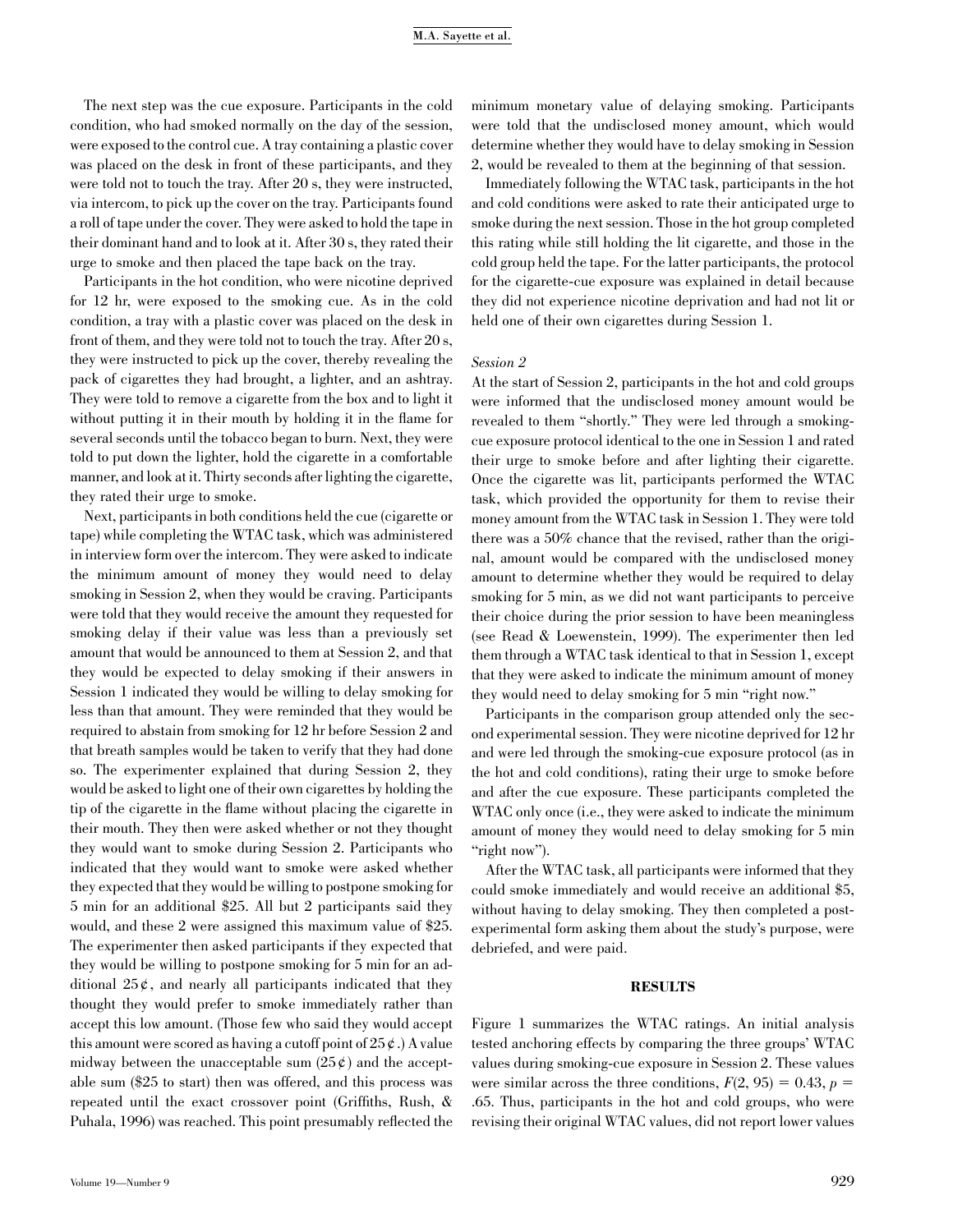

Fig. 1. Willingness to accept craving (WTAC), in dollars, as a function of condition and session.

(due to anchoring) than comparison participants. Accordingly, we focused our analyses on the hot and cold conditions.

Examination of the urge to smoke after cue exposure at the outset of the first WTAC task showed that participants in the hot group were experiencing significantly stronger urges  $(M = 75.9)$ ,  $SD = 26.7$ ) than were participants in the cold group ( $M = 26.7$ ,  $SD = 27.4$ ,  $F(1, 73) = 61.03$ ,  $p < .0001$ . These data indicate that participants in our hot and cold groups were experiencing the levels of craving necessary for us to test our hypothesis about the cold-to-hot empathy gap.

We conducted a 2 (group: hot or cold)  $\times$  2 (session: 1 or 2) repeated measures analysis of variance with session as the repeated variable and the WTAC crossover point as the dependent variable. Of most relevance to the study was the significant group-by-session interaction,  $F(1, 72) = 7.83$ ,  $p < .007$ . We next conducted a pair of simple-effects tests to examine the components of this significant interaction. Participants in the cold group showed a significant increase in the WTAC crossover point from Session 1 ( $M = $8.18, SD = 5.27$ ) to Session 2 ( $M =$ \$9.33,  $SD = 5.34$ ,  $p < .05$ ; this indicates that in the first session, they underpredicted the value of cigarette access in the following session. No such effect was found for participants in the hot group (Session 1 WTAC:  $M = $9.53, SD = 6.99$ ; Session 2 WTAC:  $M = $8.77, SD = 6.05$ ; indeed, there was a trend in the opposite direction. Figure 2 illustrates the dramatic difference in WTAC revisions between the two conditions. In the hot condition, the revisions centered around the no-change point, but in the cold condition, they were much more likely to be positive than negative.

A similar analysis examined anticipated urge to smoke during Session 1 and actual urge recorded after cue exposure during Session 2. As expected, ratings were very high; nearly half (46%) the participants gave their anticipated urge a rating of 90 or higher, which substantially limited the utility of this measure to assess underprediction. A 2 (group: hot or cold)  $\times$  2 (urge: anticipated urge reported during Session 1 or current urge reported during Session 2) repeated measures analysis of variance did not reveal a significant interaction; however, findings were consistent



Fig. 2. Change in willingness to accept craving (WTAC) between Session 1 and Session 2. The graph shows the distribution of participants according to the change in their WTAC values (Session 2 WTAC – Session 1 WTAC), as a function of condition.

with those of the WTAC analysis in that the urge ratings of the cold group were in the direction of an underprediction.

## DISCUSSION

This study provides support for the cold-to-hot empathy gap among smokers. In contrast to smokers in a hot (craving) state, those in a cold (noncraving) state underpredicted the value of smoking during a future session when they would be craving.

The underprediction of future cigarette craving has diverse implications. There has been considerable debate over whether smokers and nonsmokers over- or underestimate the risks of smoking, and different researchers have come to dramatically different conclusions (e.g., Slovic, 2001; Viscusi, 1992). Regardless of which perspective is correct, there may be a different type of misestimation that has more significant consequences. Failing to anticipate the motivational strength of cigarette craving, nonsmokers may not appreciate how easy it is to become addicted and how difficult it is to quit once addicted. If even individuals who are addicted to cigarettes cannot appreciate their own craving when they are not in a craving state, as this study suggests, how likely is it that, for example, a teenager who has never experienced cigarette craving can imagine what it is like to crave a cigarette? Indeed, there is considerable research that youths tend to underestimate their risk of becoming addicted to cigarettes. For example, the University of Michigan's Monitoring the Future longitudinal study (Johnston, O'Malley, & Bachman, 1993) found that although only 15% of respondents who were occasional smokers (less than one cigarette per day) predicted that they might be smoking in 5 years, 43% of them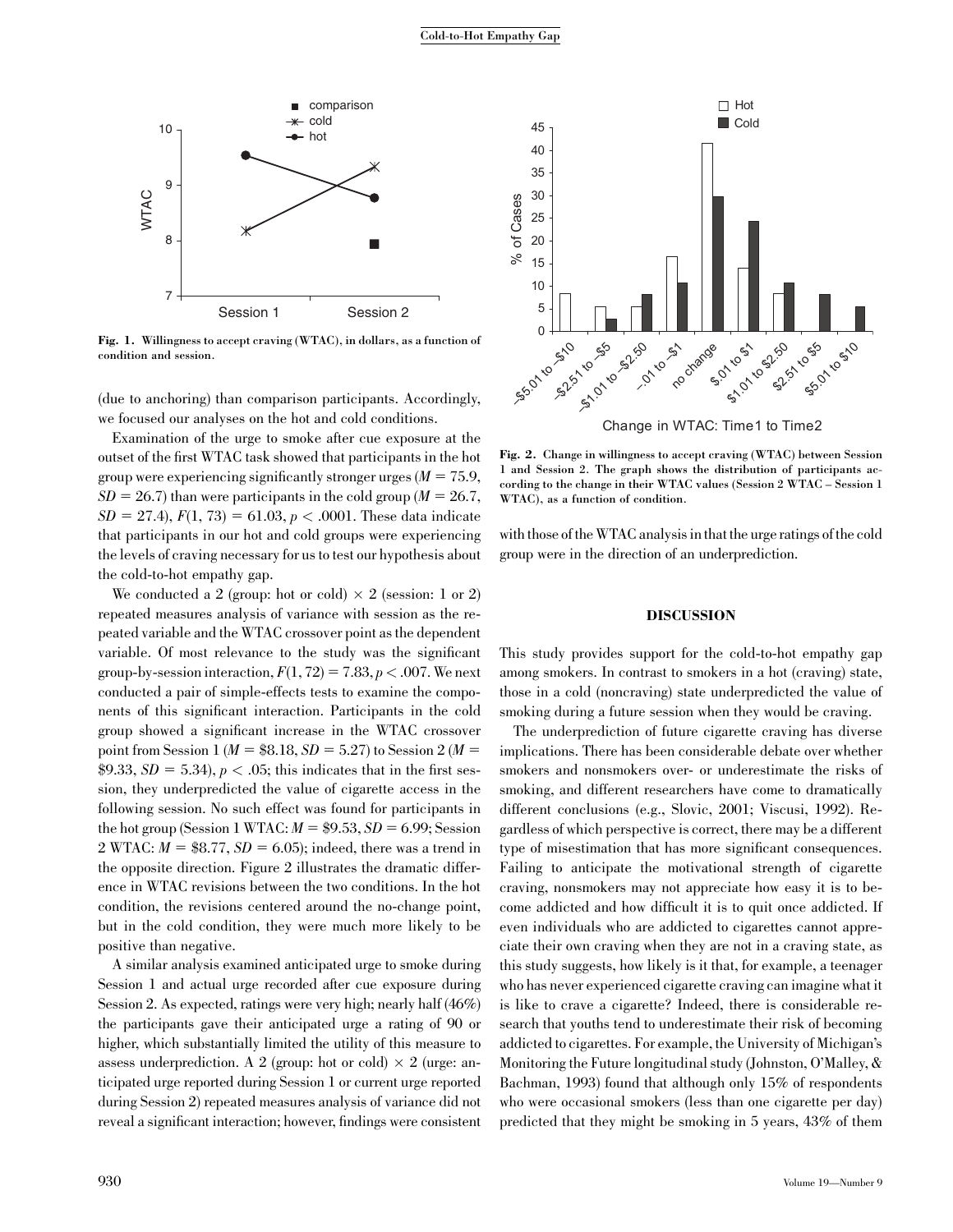were, in fact, smoking 5 years later (see Slovic, 2001, for a review of the evidence on this point).

The underprediction of cigarette craving may also help to explain the frequency with which smokers attempt to quit, despite dismal rates of success. Initial efficacy judgments often are made in a neutral state in the clinic, rather than the high states of craving that have to be endured to remain abstinent (for more discussion of hot and cold processes in addiction, see Baker, Piper, McCarthy, Majeskie, & Fiore, 2004). In one field study, for example, smokers who were attempting to quit were given palm-top computers and at several randomly chosen times each day were prompted to report their self-efficacy to remain abstinent and their urges. Smokers tended to report unrealistically high self-efficacy ratings as long as they were not experiencing an intense urge to smoke. On occasions when they were experiencing intense cravings, however, their self-efficacy ratings dropped to more plausible levels (Gwaltney, Shiffman, & Sayette, 2005). Likewise, research has found that many smokers entering treatment report high confidence that they will quit successfully (i.e., abstinence self-efficacy; Gwaltney et al., 2005). According to the cold-to-hot empathy gap, potential quitters, who are typically affectively neutral at the time of initial assessment, should overstate their level of abstinence self-efficacy relative to their eventual outcome. Were initial perceptions of self-efficacy recorded in a craving state, which more closely approximates high-risk situations, they might prove more accurate in predicting quitting.

Finally, the cold-to-hot empathy gap suggests that smokers should be likely to make misinformed decisions about placing themselves in high-risk situations (e.g., parties where there will be a lot of smoking) if they are in a noncraving state while they make these decisions. The present data suggest that smokers likely will underappreciate the allure of smoking in these future situations and thus may be more inclined to place themselves at risk than if they were craving at the time they made these decisions.

In conclusion, data from this study suggest that the cold-to-hot empathy gap applies robustly to the craving associated with cigarette smoking. While in high-craving situations, individuals experience a range of perceptual and cognitive effects that place them at increased risk to smoke. But when not in a craving state, they have trouble imagining how such a state will feel or the power of the motivation to smoke that they will experience.

Acknowledgments—This work was supported by National Institute on Drug Abuse Grant R01 DA10605. We thank the staff of the Alcohol and Smoking Research Laboratory at the University of Pittsburgh.

#### REFERENCES

Badger, G.J., Bickel, W.K., Giordano, L.A., Jacobs, E.A., & Loewenstein, G. (2007). Altered states: The impact of immediate craving on the valuation of current and future opioids. Journal of Health Economics, 26, 865–876.

- Bagot, K.S., Heishman, S.J., & Moolchan, E.T. (2007). Tobacco craving predicts lapse to smoking among adolescent smokers in cessation treatment. Nicotine & Tobacco Research, 9, 647–652.
- Baker, T.B., Morse, E., & Sherman, J.E. (1987). The motivation to use drugs: A psychobiological analysis of urges. In C. Rivers (Ed.), The Nebraska Symposium on Motivation: Vol. 34. Alcohol use and abuse (pp. 257–323). Lincoln: University of Nebraska Press.
- Baker, T.B., Piper, M.E., McCarthy, D.E., Majeskie, M.R., & Fiore, M.C. (2004). Addiction motivation reformulated: An affective processing model of negative reinforcement. Psychological Review, 111, 33–51.
- Cepeda-Benito, A., & Tiffany, S.T. (1996). The use of a dual-task procedure for the assessment of cognitive effort associated with cigarette craving. Psychopharmacology, 127, 155–163.
- Cox, W.M., Fadardi, J.S., & Pothos, E.M. (2006). The Addiction-Stroop Test: Theoretical considerations and procedural recommendations. Psychological Bulletin, 132, 443–476.
- Griffiths, R.R., Rush, C.R., & Puhala, K.A. (1996). Validation of the multiple-choice procedure for investigating drug reinforcement in humans. Experimental and Clinical Psychopharmacology, 4, 97–106.
- Gwaltney, C.J., Shiffman, S., & Sayette, M.A. (2005). Situational correlates of abstinence self-efficacy. Journal of Abnormal Psychology, 114, 649–660.
- Heatherton, T.F., Kozlowski, L.T., Frecker, R.C., & Fagerström, K.O. (1991). The Fagerström Test for nicotine dependence: A revision of the Fagerström Tolerance Questionnaire. British Journal of Addiction, 86, 1119–1127.
- Johnston, L., O'Malley, P., & Bachman, J. (1993). National survey results of drug use from the Monitoring the Future study (DHHS Publication No. 93–3598). Rockville, MD: National Institute on Drug Abuse.
- Juliano, L.M., & Brandon, T.H. (1998). Reactivity to instructed smoking availability and environmental cues: Evidence with urge and reaction time. Experimental and Clinical Psychopharmacology, 6, 45–53.
- Killen, J.D., & Fortmann, S.P. (1997). Craving is associated with smoking relapse: Findings from three prospective studies. Experimental and Clinical Psychopharmacology, 5, 137–142.
- Klein, L.C., Corwin, E.J., & Stine, M.M. (2003). Smoking abstinence impairs time estimation accuracy in cigarette smokers. Psychopharmacology Bulletin, 37, 90–95.
- Loewenstein, G. (1996). Out of control visceral influences on behavior. Organizational Behavior and Human Decision Processes, 65, 272–292.
- Loewenstein, G. (1999). A visceral account of addiction. In J. Elster & O.J. Skog (Eds.), Getting hooked: Rationality and addiction (pp. 235–264). New York: Cambridge University Press.
- Loewenstein, G. (2004). Hot-cold empathy gaps and medical decision making. Health Psychology, 24, S49–S56.
- Loewenstein, G., & Adler, D. (1995). A bias in the prediction of tastes. The Economic Journal, 105, 929–937.
- Niaura, R.S., Rohsenow, D.J., Binkoff, J.A., Monti, P.M., Pedraza, M., & Abrams, D.B. (1988). Relevance of cue reactivity to understanding alcohol and smoking relapse. Journal of Abnormal Psychology, 97, 133–152.
- Nordgren, L.F., van der Pligt, J., & van Harreveld, F. (2006). Visceral drives in retrospect: Explanations about the inaccessible past. Psychological Science, 17, 636–640.